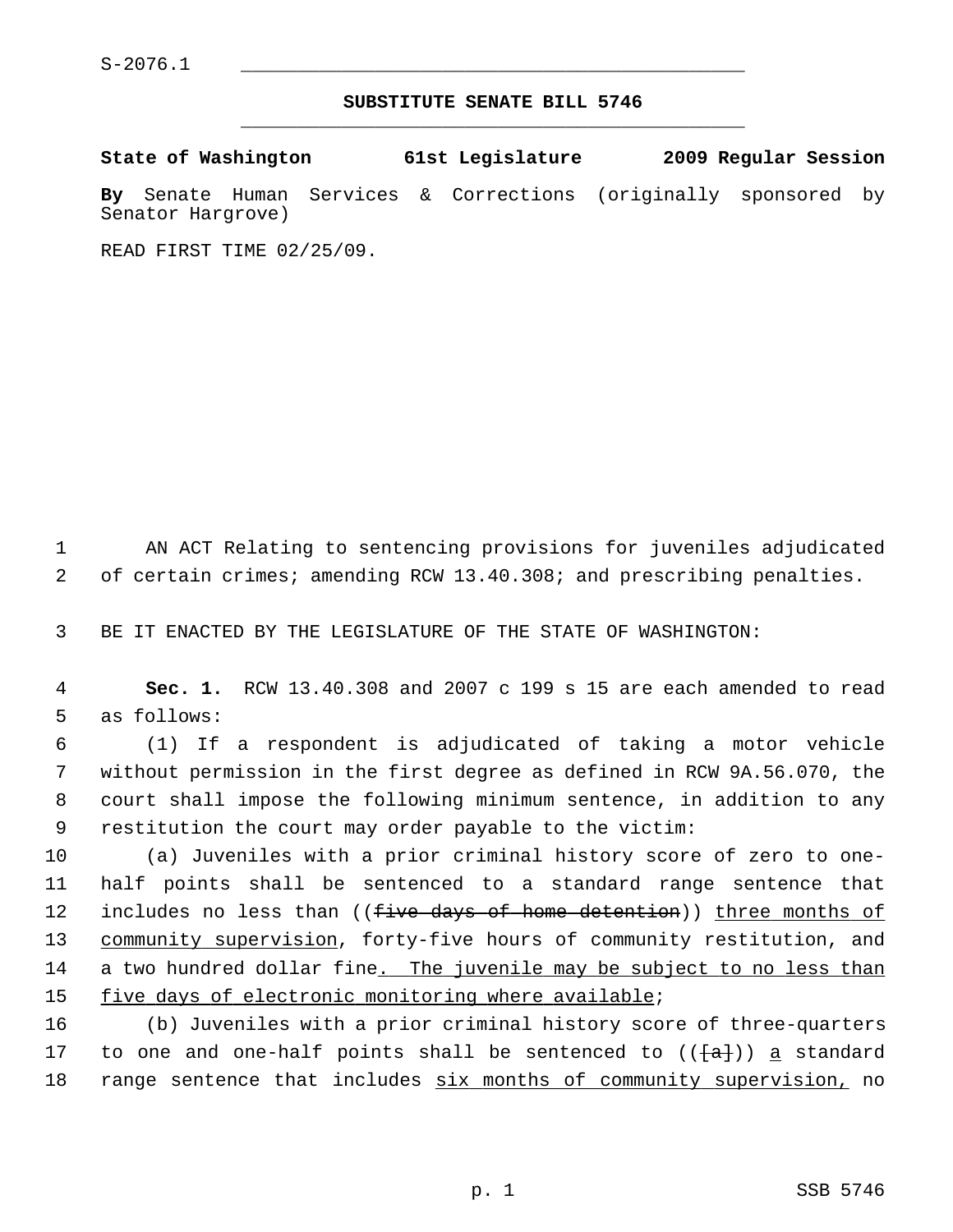1 less than ten days of detention, ninety hours of community restitution, 2 and a four hundred dollar fine; and

 3 (c) Juveniles with a prior criminal history score of two or more 4 points shall be sentenced to no less than fifteen to thirty-six weeks 5 ((of confinement, seven days of home detention)) commitment to the 6 juvenile rehabilitation administration, four months of parole 7 supervision, ninety hours of community restitution, and a four hundred 8 dollar fine. The juvenile may be subject to no less than seven days of 9 electronic monitoring where available.

10 (2) If a respondent is adjudicated of theft of a motor vehicle as 11 defined under RCW 9A.56.065, or possession of a stolen vehicle as 12 defined under RCW 9A.56.068, the court shall impose the following 13 minimum sentence, in addition to any restitution the court may order 14 payable to the victim:

15 (a) Juveniles with a prior criminal history score of zero to one-16 half points shall be sentenced to a standard range sentence that 17 includes ((either: (i) No less than five days of home detention and)) 18 no less than three months of community supervision, forty-five hours of 19 community restitution( $(i - or (ii)$  no home detention and ninety hours of 20 community restitution)), a two hundred dollar fine, and either ninety 21 hours of community restitution or no less than five days of electronic 22 monitoring where available;

23 (b) Juveniles with a prior criminal history score of three-quarters 24 to one and one-half points shall be sentenced to  $(\{\texttt{a}\})$  a standard 25 range sentence that includes no less than six months of community 26 supervision, no less than ten days of detention, ninety hours of 27 community restitution, and a four hundred dollar fine; and

28 (c) Juveniles with a prior criminal history score of two or more 29 points shall be sentenced to no less than fifteen to thirty-six weeks 30 ((of confinement, seven days of home detention)) commitment to the 31 juvenile rehabilitation administration, four months of parole 32 supervision, ninety hours of community restitution, and a four hundred 33 dollar fine. The juvenile may be subject to no less than seven days of 34 electronic monitoring where available.

35 (3) If a respondent is adjudicated of taking a motor vehicle 36 without permission in the second degree as defined in RCW 9A.56.075, 37 the court shall impose a standard range as follows: